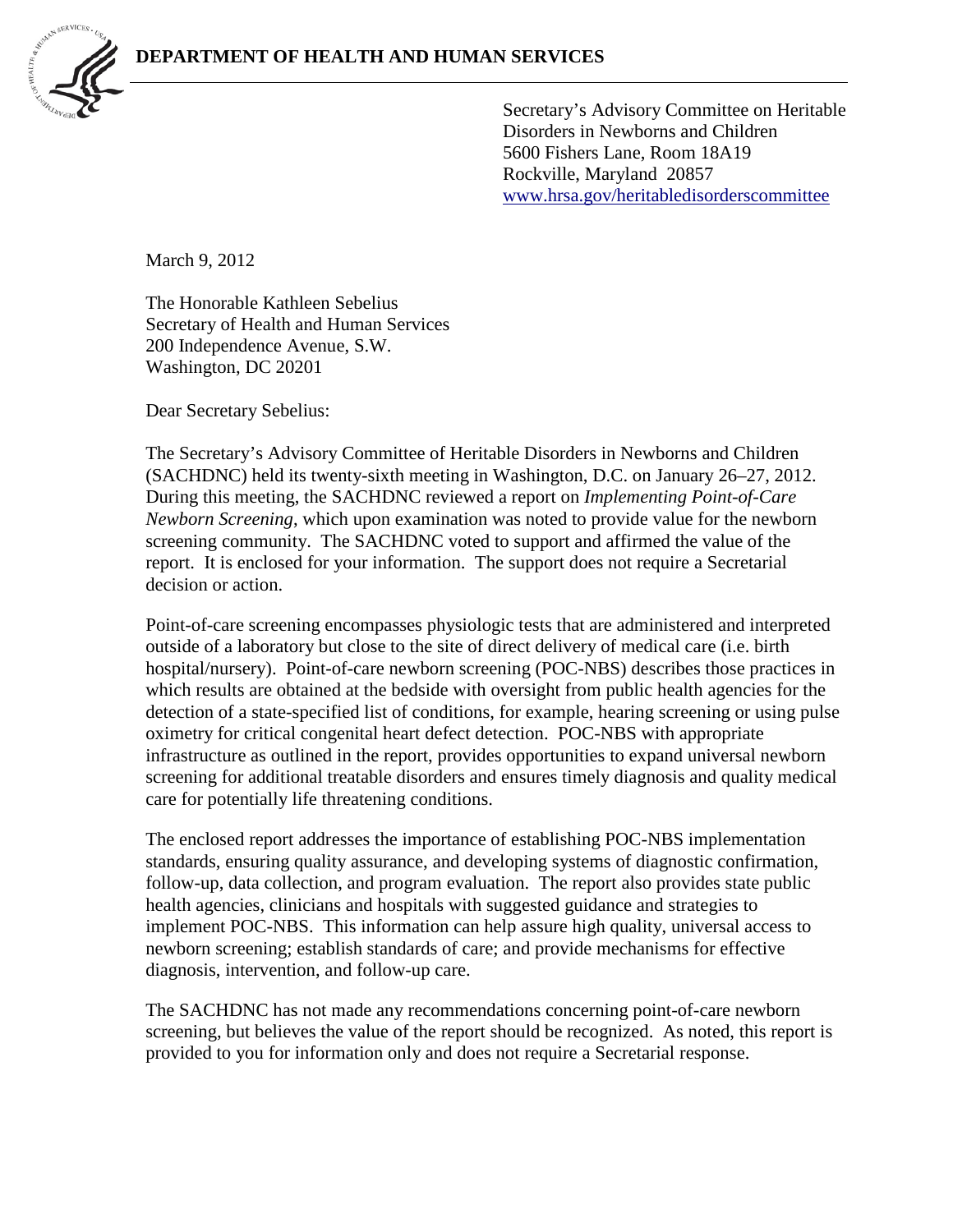Please know that the Committee continues to stand ready to be of service to you to help strengthen the newborn screening programs that play such an important role in improving the health of the Nation's children.

Sincerely yours,

Journ abachini Jen

Joseph A. Bocchini Jr., M.D. Chairperson

Enclosure: Report - *Implementing Point-of-Care Newborn Screening*

cc: Sara Copeland, M.D., Designated Federal Official, SACHDNC Nancy S. Green, M.D., Department of Pediatrics, Columbia University Medical Center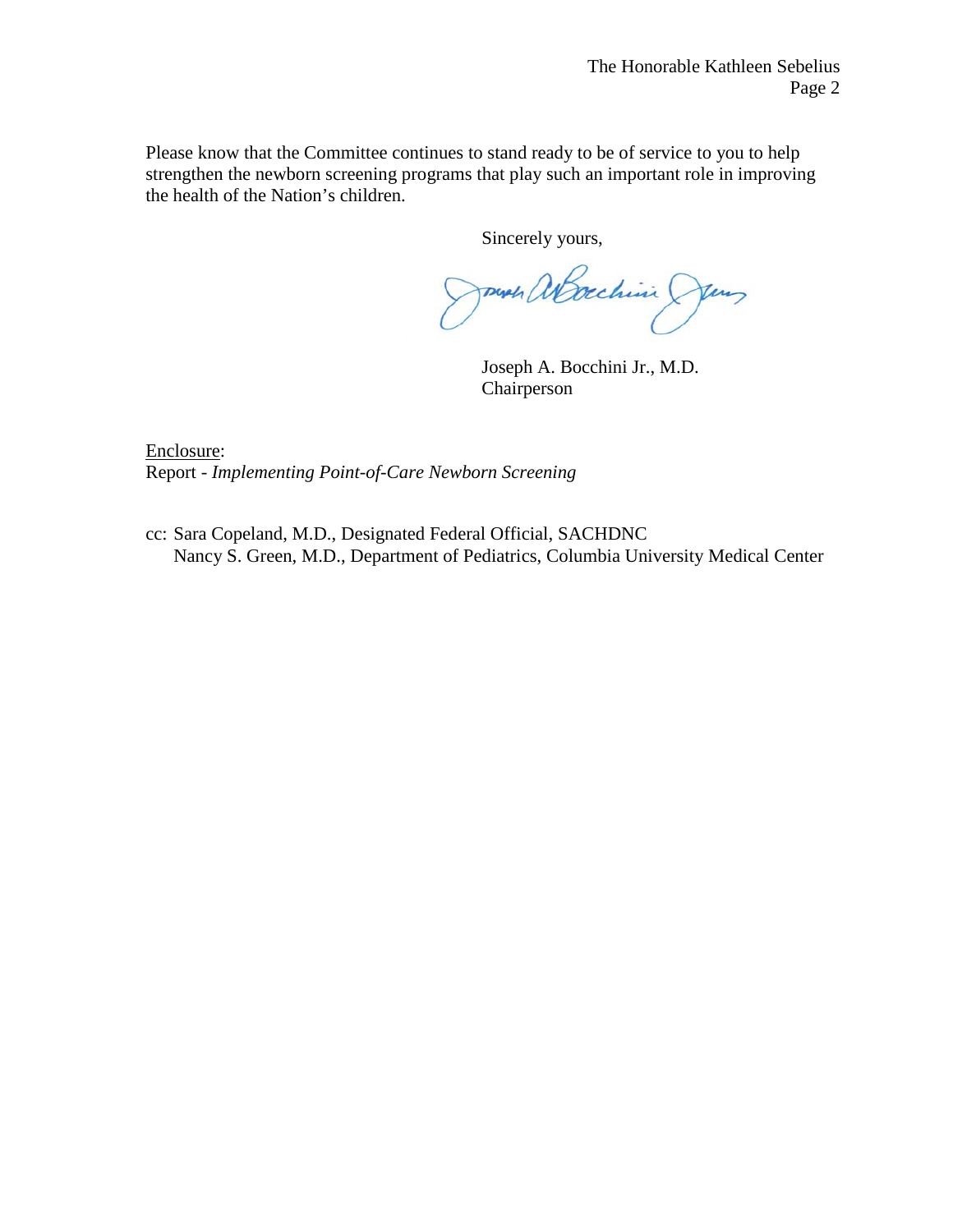## **Implementing Point-of-Care Newborn Screening**

Short Title: Point-of-Care Newborn Screening

Alex R. Kemper, MD, MPH,  $MS<sup>1</sup>$ Christopher A. Kus, MD,  $MPH<sup>2</sup>$ Robert J. Ostrander, MD<sup>3</sup> Anne Marie Comeau, PhD<sup>4</sup> Coleen A. Boyle,  $PhD<sup>5</sup>$ Denise Dougherty, PhD<sup>6</sup> Marie Y Mann, MD,  $MPH<sup>7</sup>$ Jeffrey R. Botkin, MD, MPH<sup>8</sup> Nancy S. Green,  $MD<sup>9</sup>$ on behalf of the United States Secretary of Health and Human Services Advisory Committee on Heritable Disorders in Newborns and Children

<sup>1</sup>Department of Pediatrics, Duke University, Durham, NC <sup>2</sup>New York State Department of Health, Albany, NY <sup>3</sup>Valley View Family Practice Associates, Rushville, NY <sup>4</sup>New England Newborn Screening Program and Department of Pediatrics, University of Massachusetts Medical School, Worcester, MA 5 Centers for Disease Control and Prevention, Atlanta, GA 6 Agency for Healthcare Research and Quality, Rockville, MD 7 Health Resources and Services Administration, Rockville, MD 8 Department of Pediatrics, University of Utah, Salt Lake City, Utah <sup>9</sup>Department of Pediatrics, Columbia University Medical Center, New York, NY

| <b>Corresponding Author:</b> | Alex R. Kemper, MD, MPH, MS                |
|------------------------------|--------------------------------------------|
|                              | 2400 Pratt Street, Room 0311 Terrace Level |
|                              | Durham, NC 27705                           |
|                              | Tel: 919-668-8038 Fax: 919-681-9457        |
|                              | e-mail: alex.kemper@duke.edu               |
|                              |                                            |

| <b>Word Counts:</b> | Abstract - 122 | Main Text $-2,437$ |
|---------------------|----------------|--------------------|
|                     | Figures: 0     | Tables: 0          |

**Funding:** Preparation of this report was supported by the logistics contract supporting the Secretary of Health and Human Services Advisory Committee on Heritable Disorders in Newborns and Children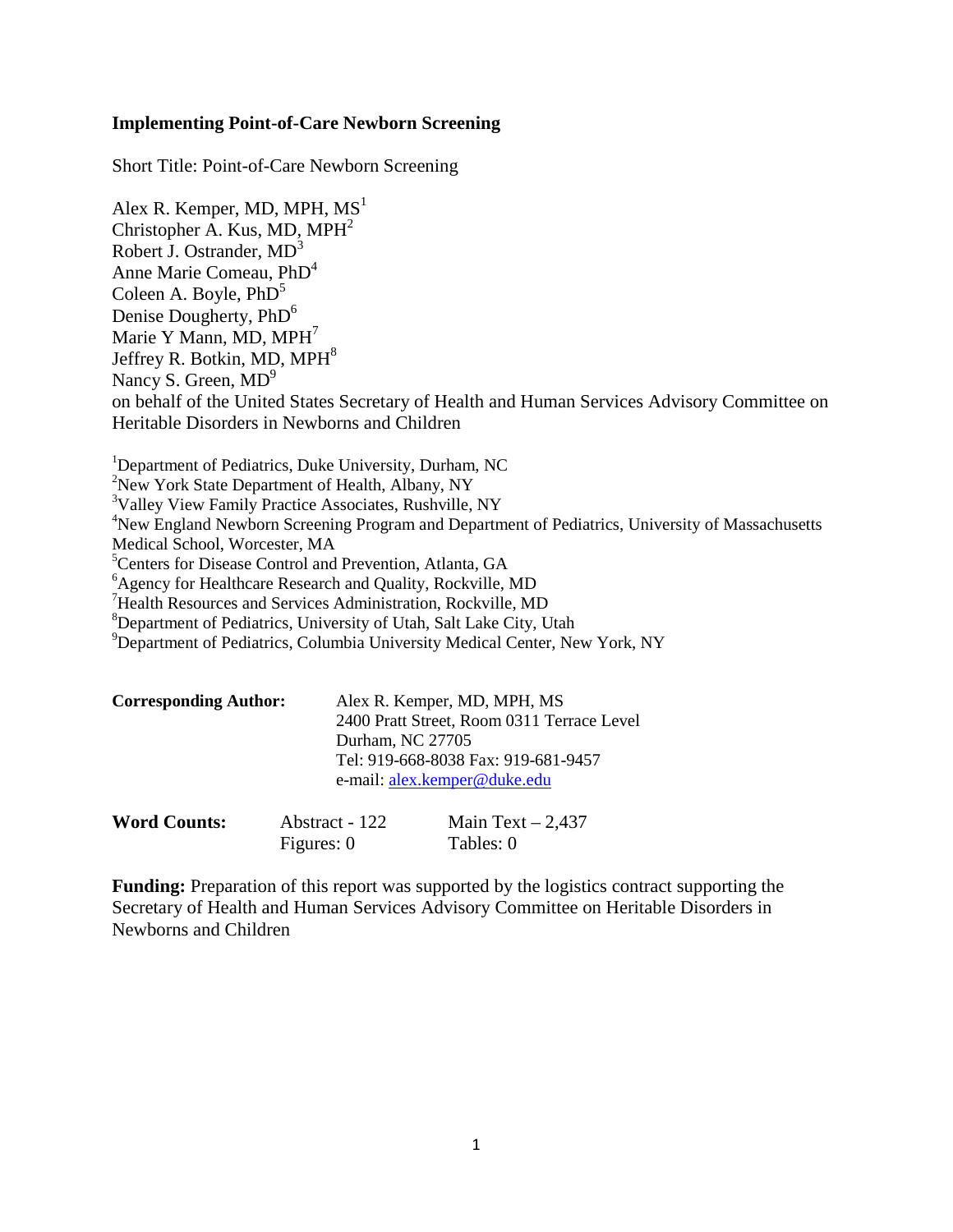# **Conflict of Interest Notification Page**

**Conflict of Interest:** None of the authors has a commercial association that might pose or create a conflict of interest with the information presented in this manuscript.

**Disclaimer:** The views expressed herein are solely those of the authors and do not necessarily reflect the views of the Secretary of the United States Department of Health and Human Services or of the individual members of the Secretary's Advisory Committee on Heritable Disorders in Newborns and Children.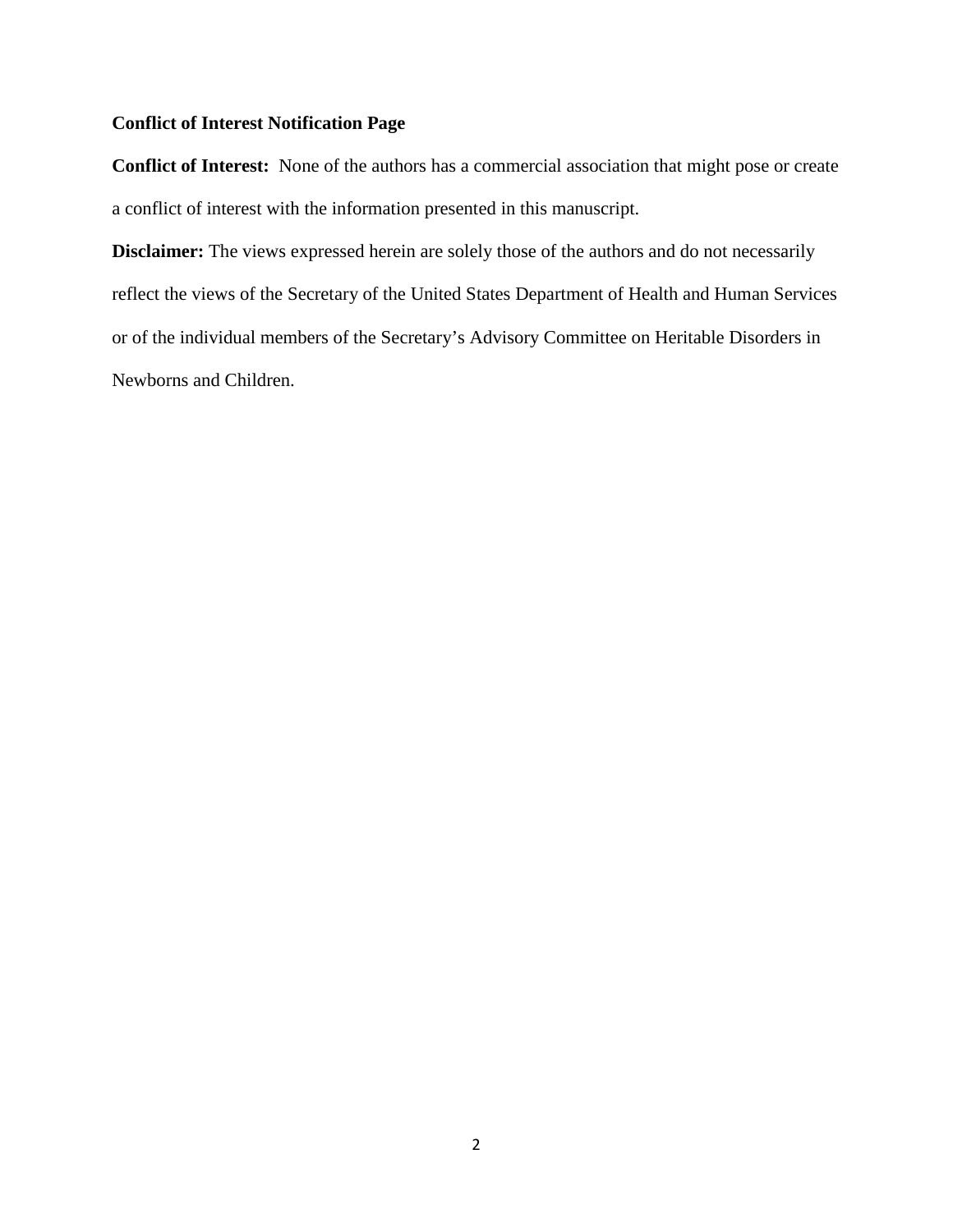## **Abstract**

Newborn screening is performed under public health authority, with analysis primarily performed by public health or other centralized laboratories. Increasingly, opportunities to improve infant health will arise from including screening tests that are completed within individual birth centers instead of in centralized laboratories. This is a paradigm shift for which the roles of those involved in screening have not been resolved. This report summarizes a framework developed by the United States Secretary of Health and Human Services Advisory Committee on Heritable Disorders in Newborns and Children for evaluating whether conditions identifiable through point-of-care screening should be added to the recommended universal screening panel and to identify key considerations for birth hospitals, public health agencies, and clinicians when point-of-care newborn screening is implemented.

**Abbreviations:** dried-blood spots (DBS), Secretary's Advisory Committee on Heritable Disorders in Newborns and Children (SACHDNC), United States Preventive Services Task Force (USPSTF)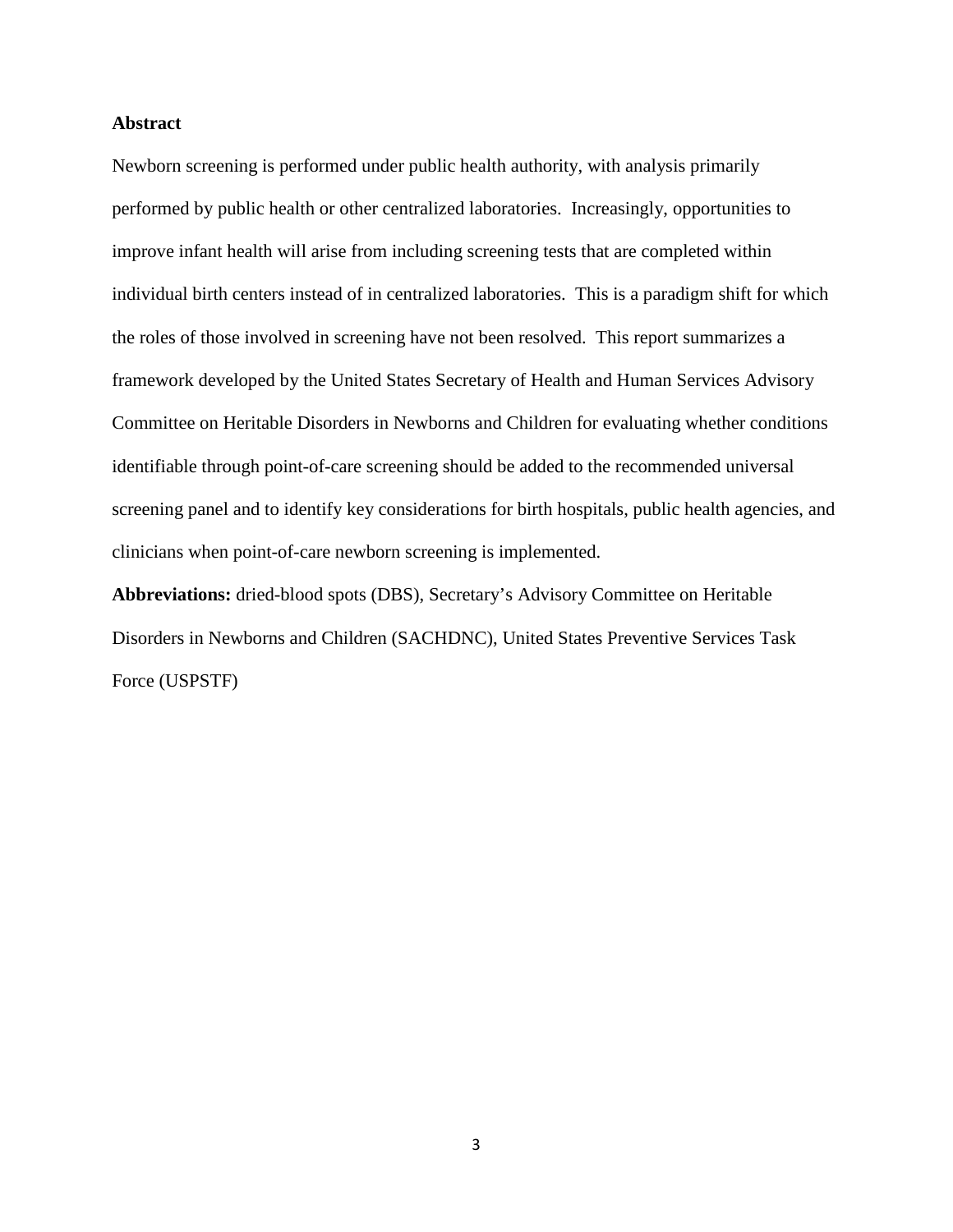## **Introduction**

Newborn screening has led to dramatic improvements in the morbidity and mortality associated with a wide range of conditions. Newborn screening programs are authorized by public health departments and generally make use of centralized laboratories for analysis of infant samples. However, there are increasing opportunities to complete screening prior to discharge from the nursery. This raises several critical issues for newborn screening programs including: assuring that all newborns are tested, maintaining quality across a wide range of clinical sites (e.g., birth centers, community hospitals, academic medical centers), and, providing short- and long-term follow-up. This report summarizes a framework developed by the United States Secretary of Health and Human Services Advisory Committee on Heritable Disorders in Newborns and Children (SACHDNC) for the evaluation and implementation of hospital-based screening tests within the context of newborn screening programs to guide the development of plans to address these critical but complex questions.

#### **Overview of Newborn Screening**

Population-ba[s](#page-15-0)ed newborn screening began in the  $1960s<sup>1</sup>$  as a strategy to detect specific inherited metabolic disorders in neonates, with the goal of initiating pre-symptomatic therapy to prevent associated manifestations and decrease mortality. Since then, newborn screening has expanded to include other metabolic, genetic, hematologic, and endocrine disorders that require urgent identification and treatment. All states participate in newborn screening, which is firmly established as a component of public health. $^{2,3}$  $^{2,3}$  $^{2,3}$  As a state-based national program, newborn screening has led to early diagnosis, treatment, and improved health outcomes for thousands of children in the United States[.](#page-15-1)<sup>2</sup>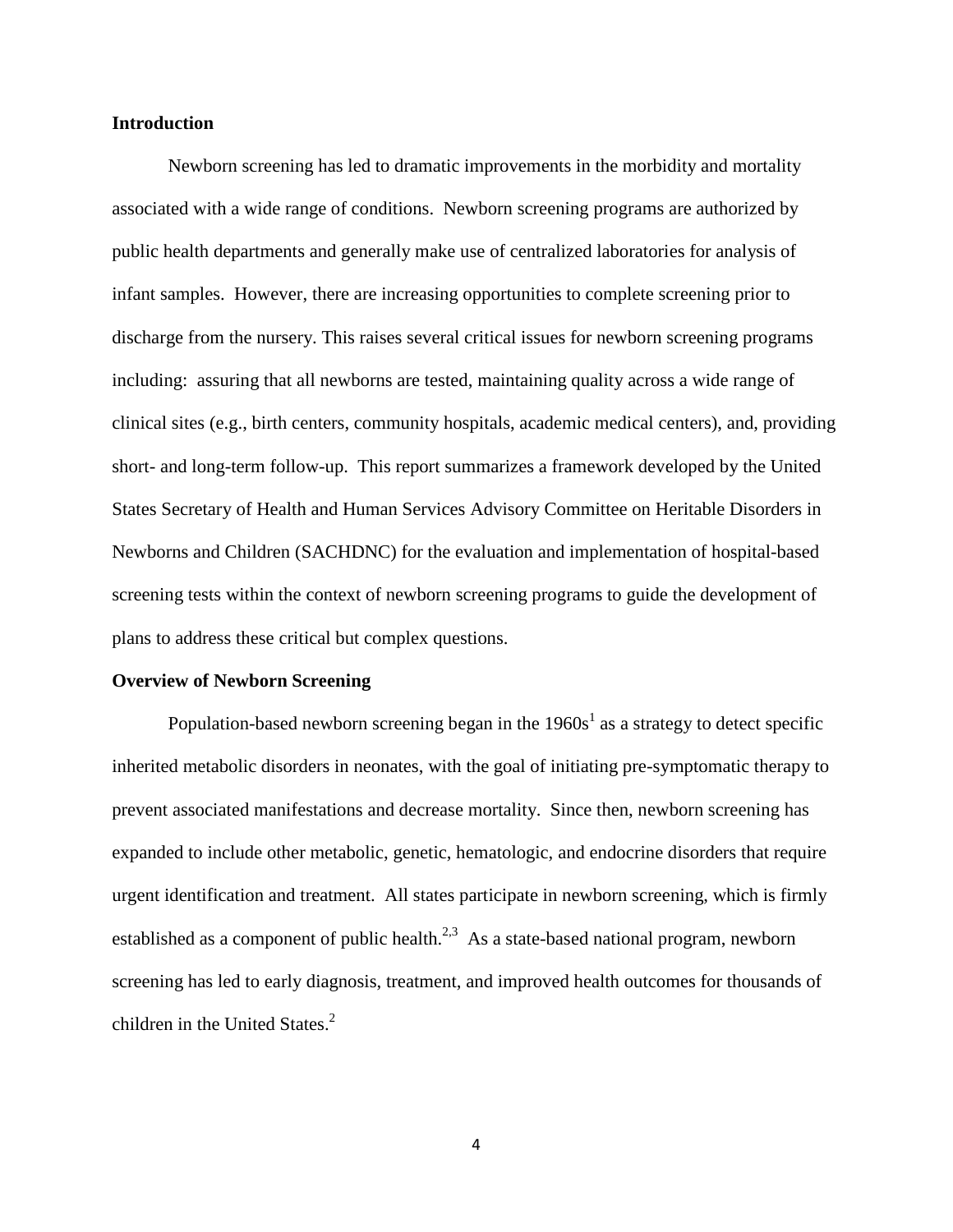Historically, newborn screening has been based on the analysis of dried-blood spots (DBS) within centralized public health laboratories. Incorporation of newborn screening within state public health systems has provided authority for universal population-based screening with centralized laboratory analyses and quality assurance. This has also facilitated economies of scale for complex tests, reporting, and follow-up. State public health programs assure that newborns are screened in a timely fashion, that those with an abnormal test result receive appropriate and timely follow-up (e.g., parent and physician reporting, confirmatory diagnostic testing, specialty referral), and that standard treatment is initiated[.](#page-15-3)<sup>4</sup> New efforts have now started to improve follow-up after treatment is initiated.<sup>5</sup>

Public health departments also often engage in activities to monitor the impact of screening in preventing death and disability. For example, some states have birth defects registries that can be used to evaluate the degree to which screening for some conditions effectively identifies cases and leads to improved health outcomes.<sup>6,[7](#page-15-6)</sup>

In the 1990s, newborn hearing screening for the early identification of permanent hearing loss began through hospital-based initiatives. By 2002, early hearing detection and intervention programs were established as part of the public health system in all 50 states and the District of Columbia.<sup>8</sup> Unlike newborn screening based on the analysis of DBS within centralized laboratories, testing for congenital hearing loss is conducted in the newborn nursery and is based on assessment of physiologic parameters (e.g., auditory evoked brainstem response, otoacoustic emissions).<sup>9</sup> To implement the public health mandate for newborn hearing screening, birth hospitals acquired equipment; developed protocols to assure screening and communication of results to families, healthcare providers and state public health agencies; and trained their personnel in these protocols.[10](#page-16-1) Although nearly all newborns in the United States are screened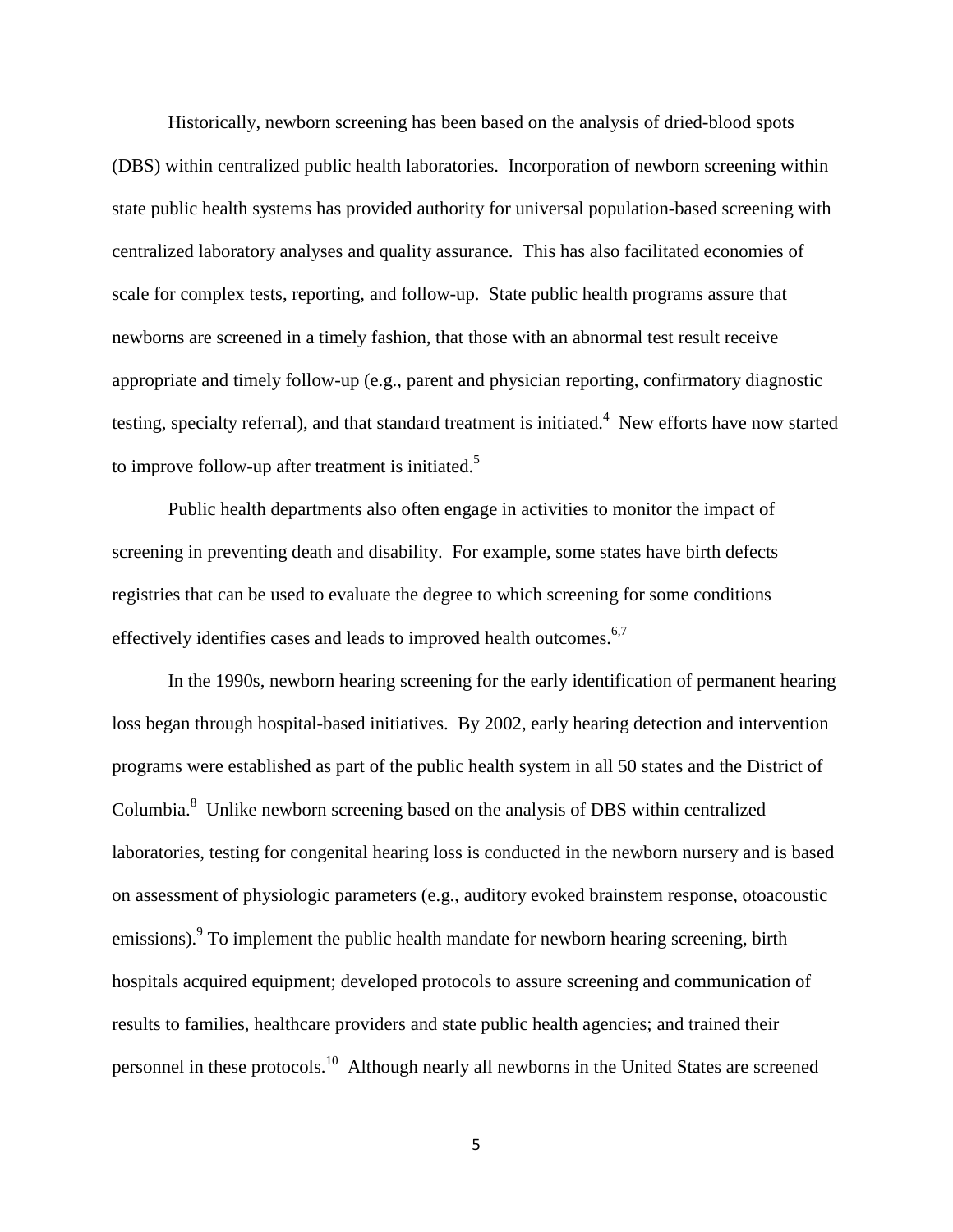for hearing loss before hospital discharge,  $11$  assuring follow-up for those infants with abnormal results remains challenging.<sup>[12,](#page-16-3)[13](#page-16-4)</sup> Hearing screening programs have not had a standardized approach to structuring program operation or responsibilities. In some states, the newborn hearing screening program assumes responsibility for monitoring hospital screening programs, follow-up of newborns who did not pass screening, and tracking and reporting progress. In other states, tracking of infants with abnormal newborn hearing screening results is primarily the responsibility of the institutions where testing is performed. In most states, the public health responsibility for newborn hearing screening is primarily related to surveillance rather than individual case management, probably contributing to incomplete follow-up or reporting.<sup>12</sup>

Recently, screening for critical congenital heart disease has been added to the recommended universal newborn screening panel. As with congenital hearing loss, screening requires a physiologic test (i.e., pulse oximetry). However, unlike screening for congenital hearing loss, those with a positive screen for critical congenital heart disease require diagnostic testing prior to hospital discharge.

States determine which conditions to include in their public health newborn screening programs. This process is now informed by the recommended uniform screening panel endorsed by the Secretary of the United States Department of Health and Human Services, based on guidance from the SACHDNC. Since 2007, the SACHDNC has made recommendations based on a comprehensive evidence review.<sup>14</sup>

## **Defining Point-of-Care Newborn Screening**

Point-of-care testing refers to those tests administered and interpreted outside of a laboratory but close to the site of direct delivery of medical care for a patient.<sup>15</sup> Unlike conventional newborn screening, in which samples are obtained at the bedside and sent to a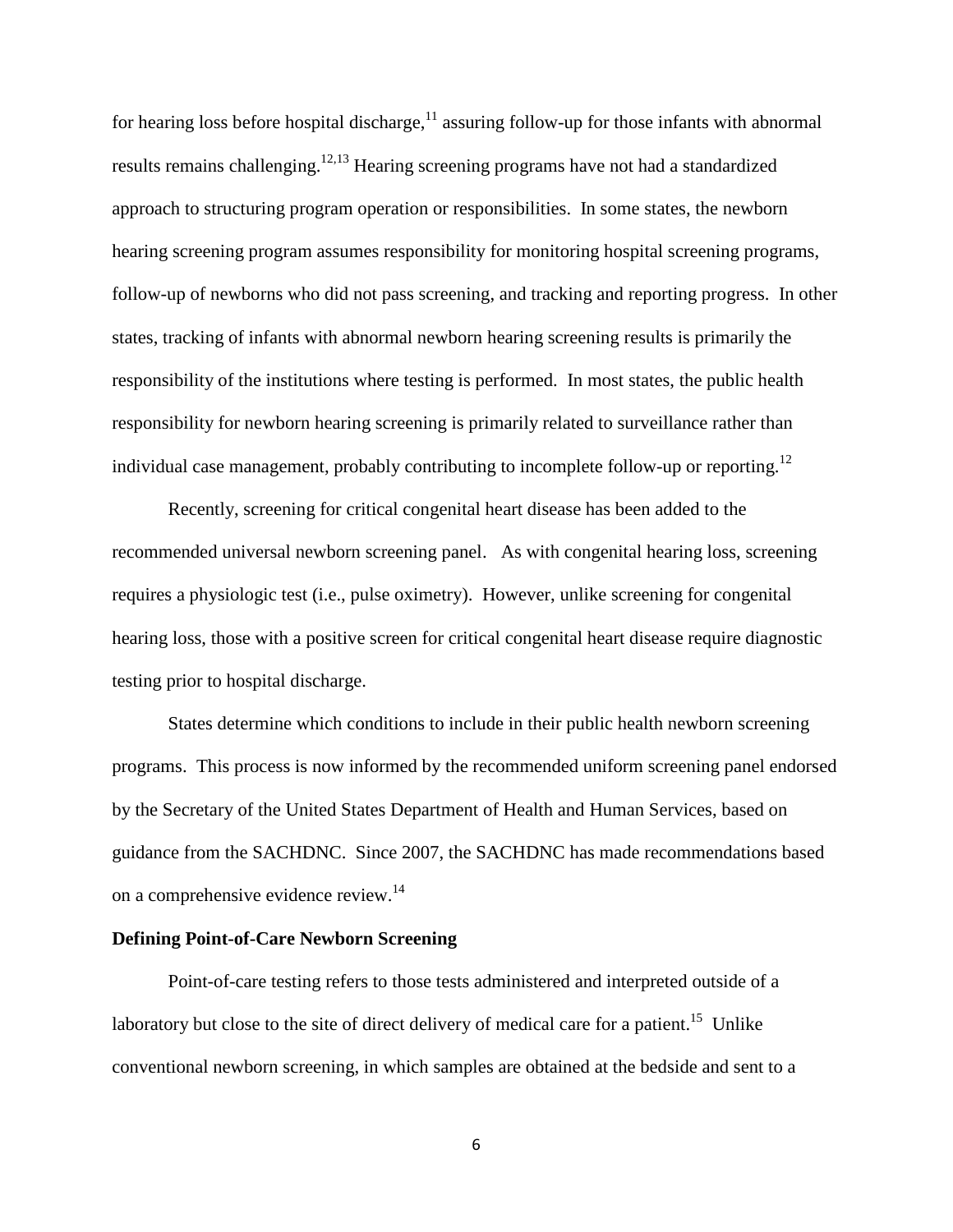central laboratory for testing for a state-specified list of conditions, point-of-care newborn screening describes those practices in which actionable results are obtained at the bedside with oversight from public health agencies for the detection of a state-specified list of conditions. Regardless of approach, newborn screening should be universal, with testing of all newborns regardless of where they are born.

Point-of-care newborn screening is different than the expected usual care provided by the healthcare system, which reflects standards of care and clinical practice guidelines in the care of newborns. Usual care is supported by clinical guidelines produced by professional societies, and includes screening for a wide array of conditions (e.g., the physical exam of otherwise wellappearing newborns for conditions such as congenital hip dysplasia or visual impairment). Evidence-based recommendations for such clinical preventive activities for newborns are available from sources such as Bright Futures and the United States Preventive Services Task Force (USPSTF),  $^{16,17}$ . However, these components of routine care are not provided under public health authority, nor do public agencies provide direct oversight for performing screening, ensuring uniform quality of procedures, follow-up care, and reporting.

#### **Potential of Decentralized Newborn Screening**

As screening for critical congenital heart disease illustrates, point-of-care newborn screening provides opportunities to expand universal screening via nursery-based physiologic assessment for additional treatable disorders. New conditions requiring local laboratory analysis could be added to the recommended uniform screening panel could occur if even the short time required for a centralized laboratory to receive specimens, process and analyze them, and report findings may be too late to for newborns to receive the benefit of early detection. As such, pointof-care screening might augment or even eventually replace the centralized screening services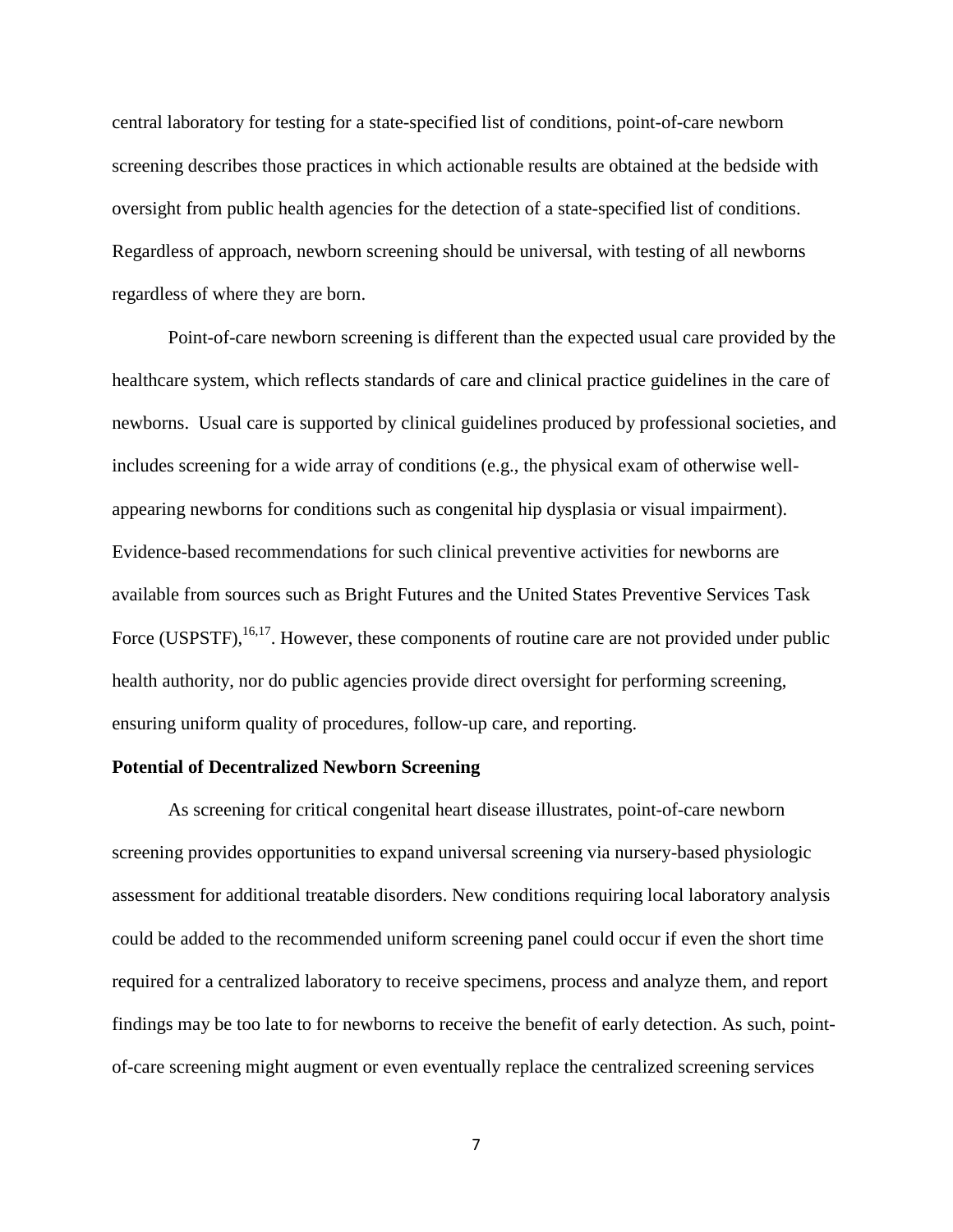currently used for certain conditions on the existing uniform panel. Such decentralization would require demonstrating that local analysis could reliably meet or even exceed current standards of centralized analysis. Regardless of the specific circumstances in favor of local screening, public health authority would need to assure that any shifts away from centralized analysis would universally translate into timely diagnosis and quality medical care.

## **Criteria for Point-of-Care Newborn Screening**

Regardless of how newborn screening is implemented, there are fundamental criteria for all conditions included in newborn screening: the condition is medically serious; the screening test has reasonable positive and negative predictive value; confirmatory diagnostic testing is accurate and available after a positive screen; early or pre-symptomatic treatment leads to better outcomes than when diagnosis follows the clinical manifestation of the condition; the process of screening must be feasible; and the costs acceptable. Point-of-care newborn screening is applicable when urgent treatment of the condition is required earlier than the feasible turnaround time for a public health laboratory or when the screening is based on physiologic testing that requires the presence of the newborn at the time the results are generated. For such conditions, consideration for inclusion in the recommended universal screening panel should include an assessment of the feasibility of decentralized implementation, including not only the screening test but also the follow-up services. Before point-of-care newborn screening is recommended, it must be demonstrated that screening technology is readily available and can be standardized, the screening protocol can feasibly be administered in the often chaotic newborn nursery setting without significant loss of clinical validity and that appropriate follow-up care can be begun for those with a positive screen. However, the major consideration for point-of-care newborn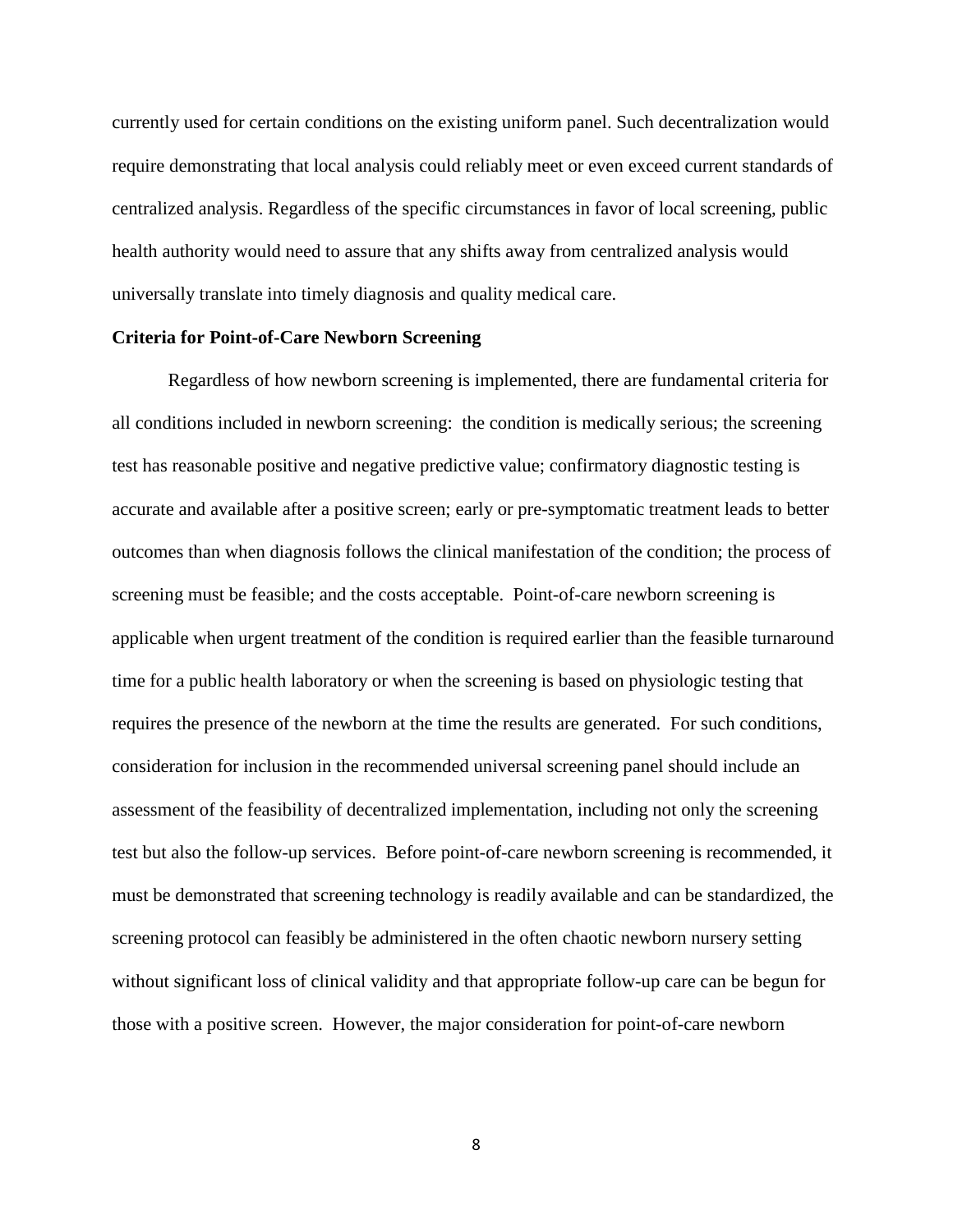screening is whether there are better outcomes if testing is performed under a public health mandate compared to usual clinical care.

## **The Role of Public Health Agencies in Point-of-Care Newborn Screening**

The degree to which public health agencies are directly involved in point-of-care newborn screening will depend on the legislation and regulations authorizing the particular screening test within each state. Use of state authority for point-of-care newborn screening engenders a state responsibility for monitoring its effectiveness and impact. Factors that can help determine the degree of public health involvement include: the risk of a missed affected case (e.g. home births); the complexity of the screening procedure; the degree to which the screening test is not already a component of standard clinical care; the challenge of providing confirmatory diagnostic follow-up after an abnormal screen; and variability between sites on quality measures related to screening and diagnosis, as well as health outcomes. Regardless of the level of involvement, at a minimum, public health departments have roles in: informing the public about a new screened condition; facilitating standardized implementation of screening; participating in quality assurance; developing systems for diagnostic confirmation and follow-up, as well as data collection; and evaluating the degree to which the newborn screening is effective.

For some screening procedures or conditions, public health may need to take a greater role in implementation and follow-up for point-of-care screening. For example, if screening for a condition requires special equipment or staff training, public health expertise may be needed for establishing standardized procedures and evaluation of the quality of the implementation. Another example is if availability of confirmatory diagnostic testing or treatment exists at only a limited number of sites, public health agencies could help facilitate transfer. For example, public health agencies might play a role in financing for these rare but potentially costly activities. For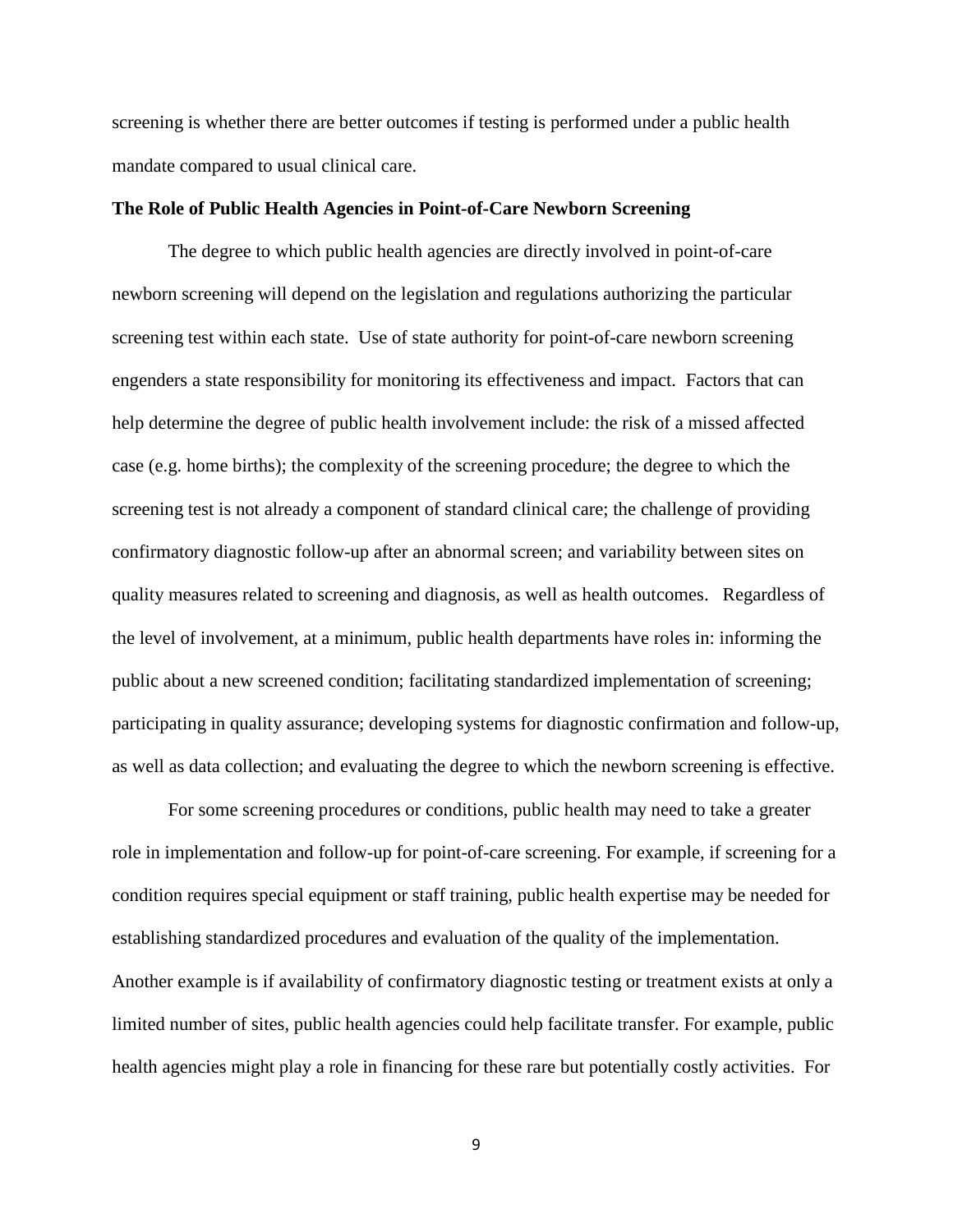some conditions, public health roles may be limited to educating the public and providers and standardizing the implementation. Delineating the responsibility of public health agencies, birth hospitals, healthcare providers, and payers can be complex and should be considered prior to the adoption of point-of-care newborn screening.

## **Implementing Point-of-Care Newborn Screening**

The key distinguishing features between point-of-care newborn screening compared to usual nursery-based clinical care are that point-of-care newborn screening is conducted under state authority to ensure that it is universally applied to all newborns, and that coordinated systems are available for providing follow-up care after diagnosis and for program surveillance. For point-of-care newborn screening, birth hospitals must be able to obtain the necessary screening equipment, employ and train screeners, ensure that nursery procedures will accommodate accurate screening, provide appropriate educational materials to parents and families, and engage in continuous quality assurance activities. Public health agencies will need to develop systems for data capture of standardized elements to ensure centralized data for program surveillance. Clearly delineated procedures to record screening results and report individual-level data must be in place to assure timely communication with families, health care providers, and state public health agencies. Birth hospitals must also be prepared to coordinate timely follow-up and confirmatory diagnostic services after an abnormal screen.

Public health agencies must be able to monitor and evaluate the quality of the decentralized screening test results as part of evaluation of the screening program's effectiveness in improving health outcomes. In addition, public health agencies will play a central role in developing screening plans, including education and training for clinicians and families. Requirements for parental consent for point-of-care newborn screening should follow those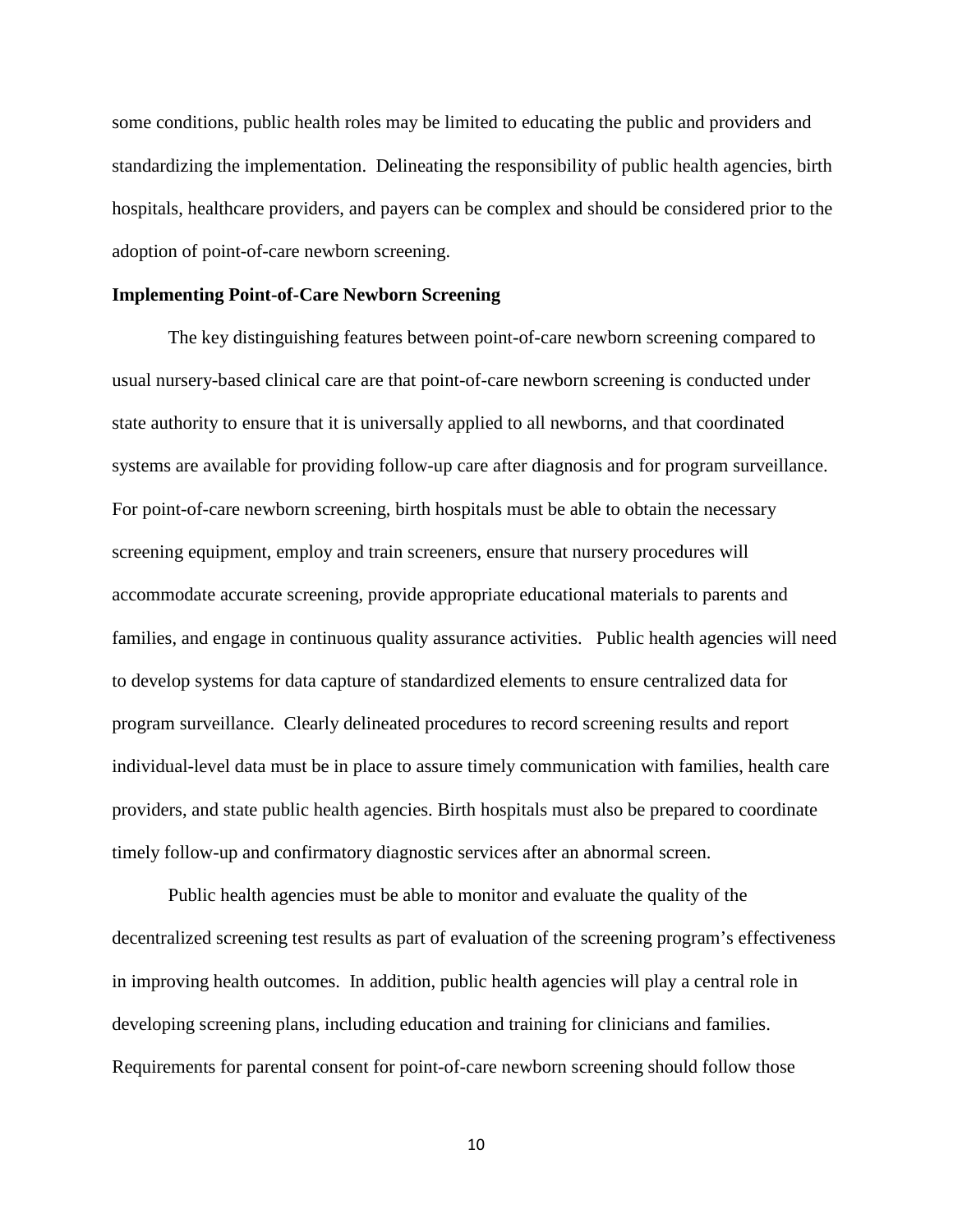already in place within states for other newborn screening tests. However, these nursery-based procedures may invite new questions from parents about newborn screening. Public health agencies should ensure access to educational information for parents and healthcare providers to support these public health mandates.

As with any screening program, the costs associated with point-of-care newborn screening include the costs of both testing and follow-up. Important costs beyond administration of the screening test include those associated with purchase of screening equipment, start-up and continuous hospital staff training; the development of information systems to track short- and long-term follow-up; entering of results into these information systems; quality assurance monitoring; and program evaluation. The scientific evidence base for screening, diagnosis and treatment must provide a clear rationale for allocation of resources from clinical care and public health agencies to support point-of-care newborn screening programmatic activities.

In contrast to usual clinical care, screening with public health oversight helps to assure universal access and uptake of testing; high-quality standardized screening; coordinated followup with effective linkage to diagnosis, intervention, and family support; and, surveillance. Expanding use of electronic medical records and health information exchanges may help with documentation of screening and tracking of population health; such strategies will facilitate public health monitoring and evaluation of the delivery of point-of-care newborn screening services, from test administration through short- and long-term follow-up. Although there are some existing data systems for tracking healthcare delivery (e.g., the national health care surveys administered by the Centers for Disease Control and Prevention), none are repeated with sufficient frequency or currently have enough detail to evaluate service delivery for point-of-care newborn screening.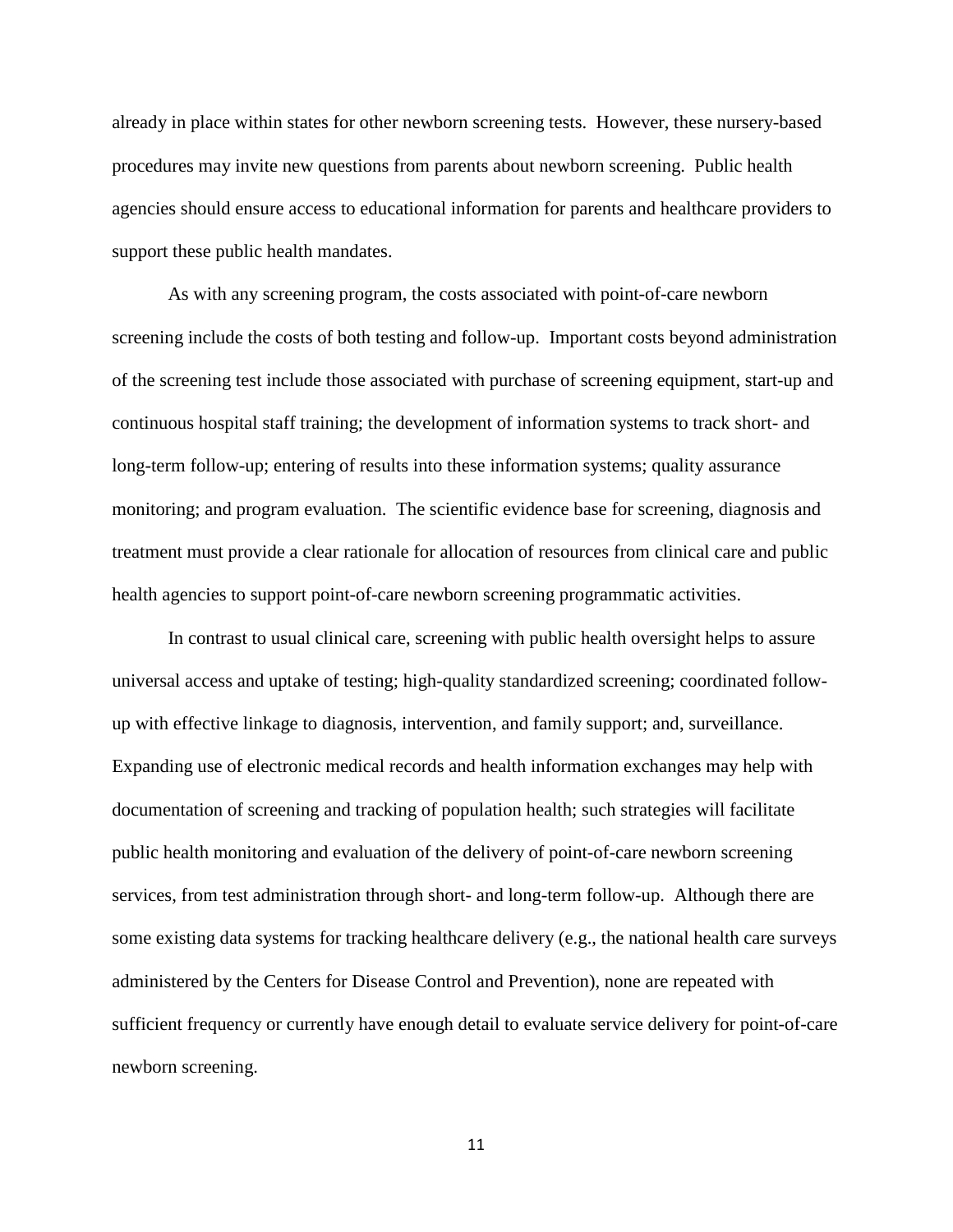## **Concerns About Implementing Point-of-Care Newborn Screening**

The challenge of adopting critical congenital heart disease into the recommended screening panel illustrates the major issues that need to be addressed when considering any point-of-care newborn screening test:

- The infrastructure needed for the screening, confirmatory diagnostic evaluation, and follow-up, education and training, and tracking and reporting;
- The development of practical screening approaches despite a wide variety of nursery settings;
- The cost of the screening and its implementation;
- The feasibility of condition-specific statewide assurance of timely medical treatment services;
- The feasibility of condition-specific statewide surveillance;
- The roles and responsibilities of public health agencies;
- The roles and responsibilities of healthcare providers within birth centers, including well-baby nurseries and neonatal intensive care units;
- The roles and responsibilities of those who deliver babies outside of birth centers;
- The roles and responsibilities of primary and specialty care providers;
- The integration of clinical services and tracking into the existing systems for traditional newborn screening; and
- The impact of point-of-care newborn screening on routine clinical care.

As with all newborn screening activities, there are many stakeholders, including families, primary care and specialty healthcare providers, hospitals, public health agencies, and payers.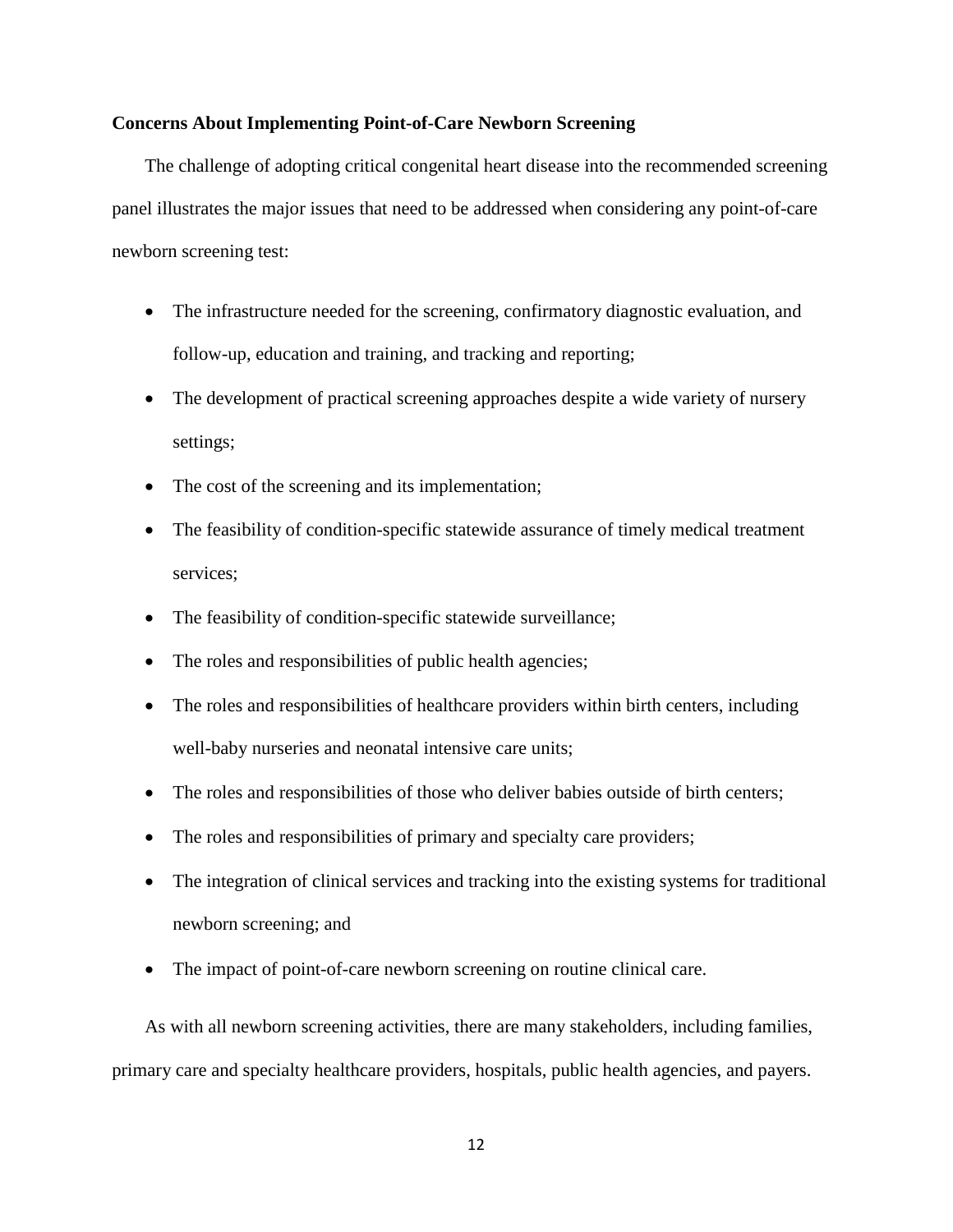Collaboration and leadership across the participating clinical and public health entities will be needed to effectively implement point-of-care newborn screening and minimize the potential harms, including false positives, missed cases, poorly coordinated follow-up and disparities in program quality.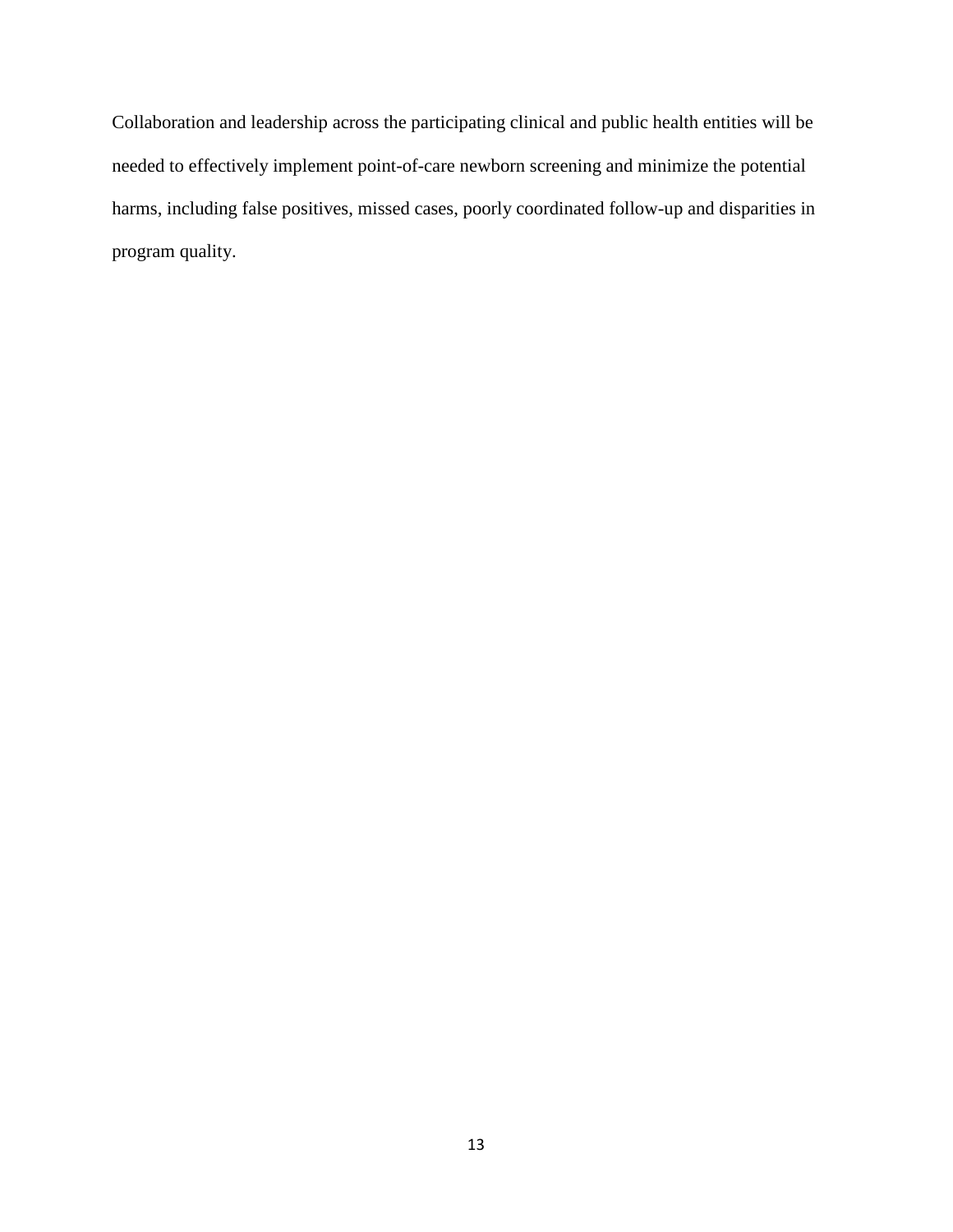## **References**

- <span id="page-15-0"></span>1. MacCready R. Phenylketonuria screening program. *N Engl J Med.* 1963;269:52-56.
- <span id="page-15-1"></span>2. Therrell B, Lorey F, Frazier D, et al. Impact of expanded newborn screening --- United States, 2006. *Morb Mort Wkly Rep.* 2008;57:1012-1015.
- <span id="page-15-2"></span>3. Watson MS, Mann MY, Lloyd-Puryear MA, Rinaldo P, Howell RR, American College of Medical Genetics Newborn Screening Expert Group. Newborn screening: toward a uniform screening panel and system -- executive summary. *Pediatrics.* 2006;117:S296- S<sub>3</sub>07.
- <span id="page-15-3"></span>4. Therrell BL, Hannon WH. National evaluation of US newborn screening system components. *Ment Retard Dev Disabil Res Rev.* 2006;12:236-245.
- <span id="page-15-4"></span>5. Kemper AR, Boyle CA, Aceves J, et al. Long-term follow-up after diagnosis resulting from newborn screening: statement of the US Secretary of Health and Human Services' Advisory Committee on Heritable Diosrders and Genetic Diseases in Newborns and Children. *Genet Med.* 2008;10:259-261.
- <span id="page-15-5"></span>6. Grigorescu V, Kleyn MJ, Korzeniewski SJ, Young WI, Whitten-Shurney W. Newborn screening follow-up within the lifespan context: Michigan's experience. *Am J Prev Med.*  2010;38:S522-S527.
- <span id="page-15-6"></span>7. Olney RS, Grosse SD, Vogt RF. Prevalence of congenital hypothyroidism -- current trends and future directions: workshop summary. *Pediatrics.* 2010;125:S31-S36.
- <span id="page-15-7"></span>8. White KR, Forseman I, Eichwald J, Munoz K. The evolution of early hearing detection and intervention programs in the United States. *Semin Perinatol.* 2010;34:170-179.